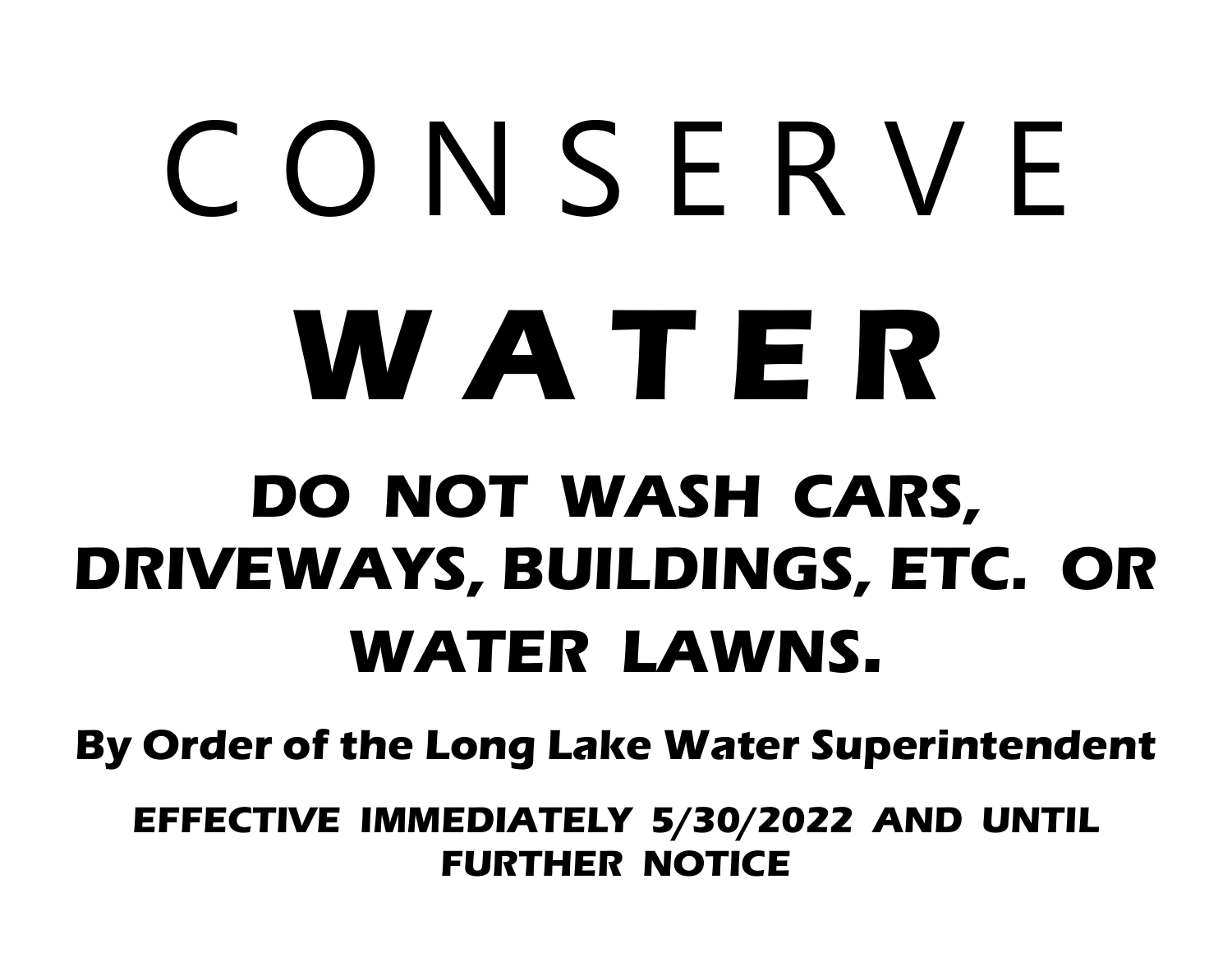### **WATER CONSERVATION NOTICE! FOR LONG LAKE WATER DISTRICT #1 (Raquette Lake)**

May 31,2022

Due to recent water main breaks resulting in dangerously low water levels in our supply wells, we are asking our water users to be as conservative as possible when using Town water. Unless water users are conscientious about conserving water, it may be necessary to require more stringent water use restrictions. In addition, penalties can be imposed for not following restriction guidelines.

#### **Please adhere to the following guidelines:**

1. Do not water lawns at all.

(Helpful hint: raise your lawn mower cutting height; longer grass needs less water.)

- 2. Do not wash cars, trucks, RV's, etc., at all.
- 3. Only vegetable gardens or commercial flower gardens (commercial means that plants are for sale) may be watered with a sprinkler or soaker hose; water from 7:00 PM to 9:00 PM ONLY.
- 4. Flower gardens, trees or shrubs may be watered with hand-held watering cans at any time of the day.
- 5. Do not wash porches, steps, sidewalks, driveway, etc.. (sweep them instead).
- 6. If you have leaky faucets or hoses, repair them, or arrange for repair. Catch the leaking water in a receptacle and use that water for something else (water plants, etc..)
- 7. Do not fill swimming pools.

8. Restrictions apply to use of the potable Town water supply: if the water source is from a pond or lake, there are no restrictions.

#### **Suggestions for further conservation measures:**

- Do not run water while brushing your teeth or shaving.
- Do not wash dishes under running water; only turn water on to wet and rinse.
- Do not run water until cold enough to drink; keep a pitcher of water to drink in the refrigerator.